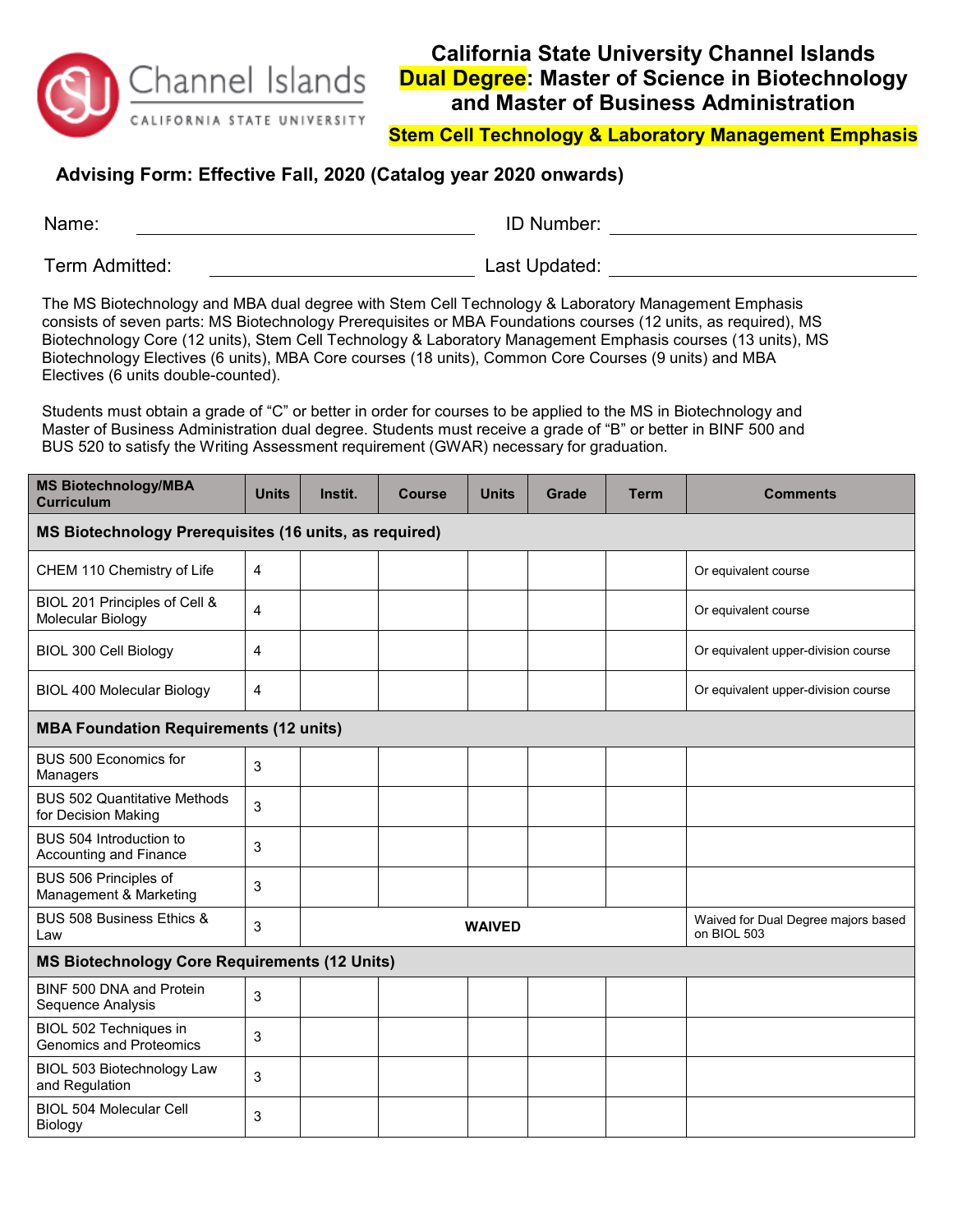| Stem Cell Technology & Laboratory Management Emphasis Required Courses (13 units) |              |  |  |  |  |  |                                    |
|-----------------------------------------------------------------------------------|--------------|--|--|--|--|--|------------------------------------|
| <b>BIOL510 Tissue Culture</b><br>Techniques and Stem Cell<br>Technology           | 3            |  |  |  |  |  |                                    |
| BIOL 512 Advanced Topics in<br>Regenerative Medicine                              | $\mathbf{1}$ |  |  |  |  |  |                                    |
| <b>BIOL 513 Cell Culture Facility</b><br>Management                               | 3            |  |  |  |  |  |                                    |
| BIOL 602 Stem Cell Technology<br>Internship                                       | 6            |  |  |  |  |  |                                    |
| <b>MS Biotechnology Electives (Minimum 6 units)</b>                               |              |  |  |  |  |  |                                    |
| BIOL 500 Intro to<br><b>Biopharmaceutical Production</b><br>Operations            | 3            |  |  |  |  |  |                                    |
| <b>BIOL 505 Molecular Structure</b>                                               | 4            |  |  |  |  |  |                                    |
| <b>BIOL 507 Pharmacogenomics</b><br>and Pharmacoproteomics                        | 3            |  |  |  |  |  |                                    |
| BIOL 508 Advanced<br>Immunology                                                   | 4            |  |  |  |  |  |                                    |
| <b>BIOL 509 Plant Biotechnology</b>                                               | 4            |  |  |  |  |  |                                    |
| <b>BIOL 516 Clinical Trials and</b><br><b>Quality Assurance</b>                   | 3            |  |  |  |  |  | <b>Required for SCTLM Emphasis</b> |
| BIOL 517 Mechanisms of<br>Development                                             | 3            |  |  |  |  |  |                                    |
| BIOL 518 Advanced Topics in<br>Molecular Cell Biology                             | 3            |  |  |  |  |  |                                    |
| BIOL 603 Biotechnology<br>Internship                                              | 3            |  |  |  |  |  |                                    |
| BIOL 604: Biotechnology<br><b>Across National Boundaries</b>                      | 2            |  |  |  |  |  |                                    |
| BIOL 605: Biotechnology<br>Across national Boundaries<br><b>Field Trip</b>        | 1            |  |  |  |  |  |                                    |
| <b>BIOL 590 Special Topics</b>                                                    | 3            |  |  |  |  |  |                                    |
| <b>BIOL 597 Directed Study</b>                                                    | 1            |  |  |  |  |  |                                    |
| <b>BINF 514 Statistical Methods in</b><br><b>Computational Biology</b>            | 3            |  |  |  |  |  |                                    |
| <b>BME 500 Biological Systems</b><br>and Biomechanics                             | 3            |  |  |  |  |  |                                    |
| BME 501 Fundamentals of<br>Tissue Engineering and<br><b>Biomaterials</b>          | 3            |  |  |  |  |  |                                    |
| <b>BME 502 Biomedical</b><br>Instrumentation and Devices                          | 3            |  |  |  |  |  |                                    |
| <b>Common Core Curriculum (9 units)</b>                                           |              |  |  |  |  |  |                                    |